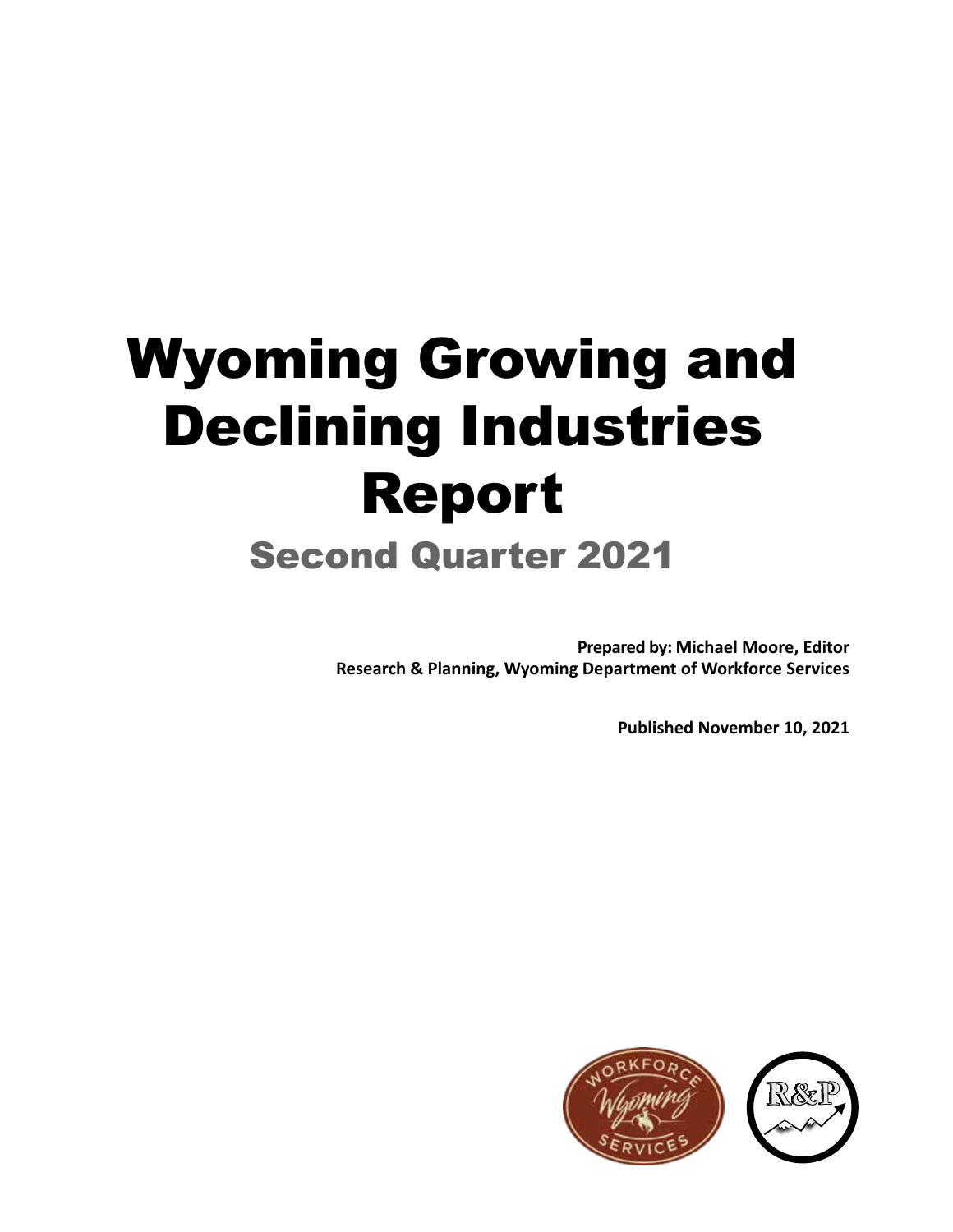## Wyoming Growing and Declining Industries Report, Second Quarter 2021

**Wyoming Department of Workforce Services** Robin Sessions Cooley, Director

#### **Research & Planning**

Tony Glover, Manager Carola Cowan, Bureau of Labor Statistics Programs Supervisor

#### **Prepared by:**

Michael Moore, Editor

**Editorial Committee:**

David Bullard, Matthew Halama, Lisa Knapp, Aubrey Kofoed, Chris McGrath, Michael Moore, and Laura Yetter

#### **Published November 10, 2021.**

©2021 by the Wyoming Department of Workforce Services, Research & Planning

#### **Department of Workforce Services Nondiscrimination Statement**

The Department of Workforce Services does not discriminate on the basis of race, color, religion, national origin, sex, age, or disability. It is our intention that all individuals seeking services from our agency be given equal opportunity and that eligibility decisions be based upon applicable statutes, rules, and regulations.

#### **Research & Planning**

P.O. Box 2760 Casper, WY 82602 Phone: (307) 473-3807 Fax: (307) 473-3834

**R&P Website:** https://doe.state.wy.us/LMI/ **Growing and Declining Industries:** https://doe.state.wy.us/LMI/industries.htm **URL for this report:** https://doe.state.wy.us/LMI/G\_DInd/Report\_21Q2.pdf

**"Your Source for Wyoming Labor Market Information"**

### **Who We Are**

Research & Planning (R&P) functions as an exclusively statistical entity within the Wyoming Department of Workforce Services. R&P collects, analyzes, and publishes timely and accurate labor market information (LMI) meeting established

statistical standards. We work to make the labor market more efficient by providing the public and the public's representatives with the information needed for evidencebased, informed decision making.

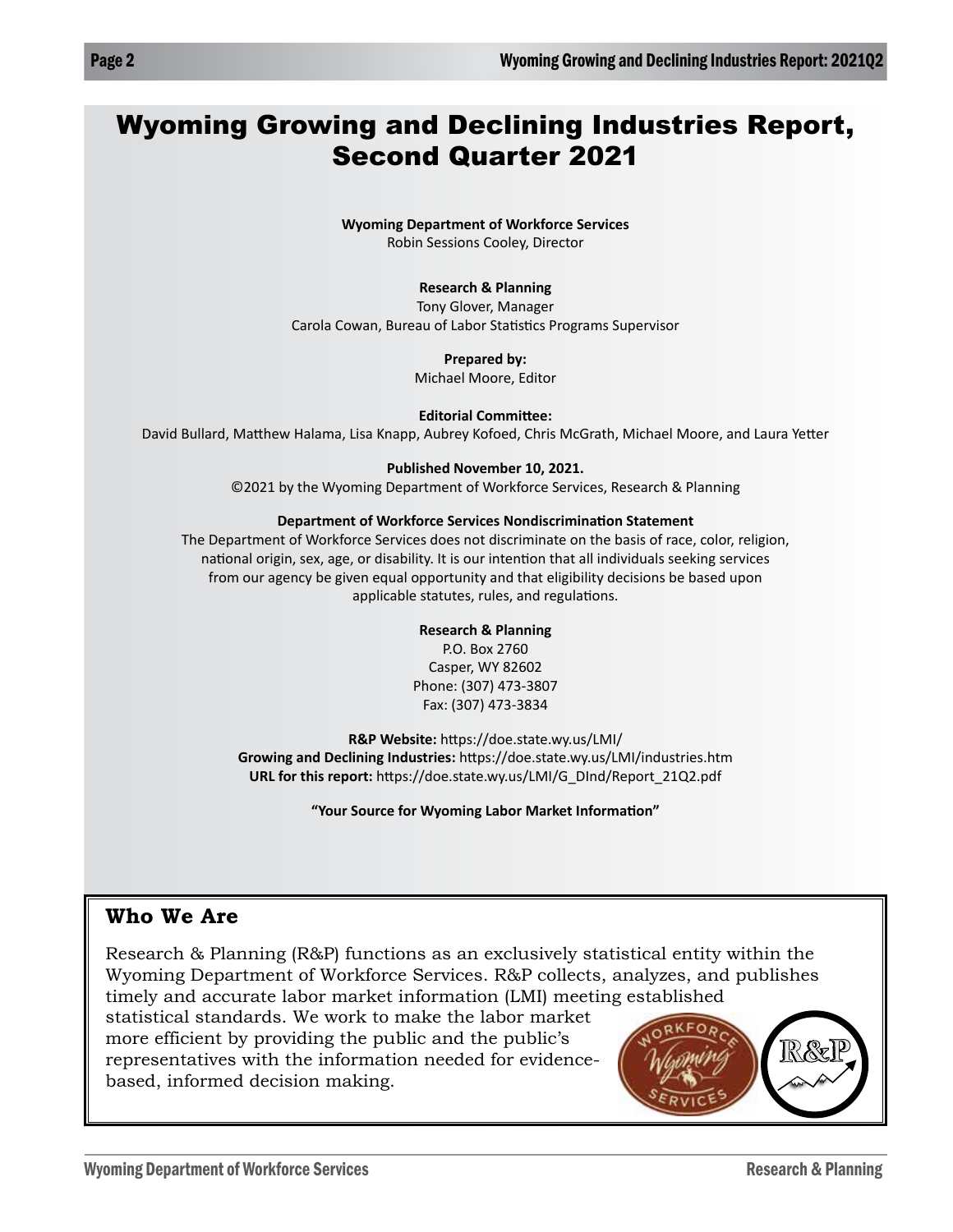# **Wyoming Growing and Declining Industries Report, 2021Q2**

*by: Michael Moore, Editor*

*growing* or *declining* industry is<br>defined as an industry's employing<br>two quarters by 5% or more over the year defined as an industry's employment level increasing or decreasing for two quarters by 5% or more over the year. For example, all industries that grew or declined in employment by at least 5% from 2020Q1 to 2021Q1 and subsequently from 2020Q2 to 2021Q2 were included in the respective tables in this report.

Industries are defined by the North American Industry Classification System (NAICS). For this research, growing and declining industries are determined at the three-digit subsector level. For more information on NAICS, please see http:// www.census.gov/epcd/www/naics.html.

The database used to generate this information was the Quarterly Census of Employment and Wages (QCEW) file, which has roughly a half-year time lag from the distribution of this report. Growing and declining industry information is updated very quarter when new QCEW data become available. Only subsectors with employment sizes of 100 or more are included in these lists. Consequently, while employment in other industries may meet the growth criteria, that growth is taking place in industries with employment of less than 100.

For example, on the growing industries table (see Table 1, page 5), the average monthly employment for food manufacturing (NAICS 311) grew by 37.8% (197 jobs) over the year in 2021Q2 and 30.0% (175 jobs) in 2021Q1, thus qualifying as a growing industry for 2021Q2. The average growth rate for 2021Q1 and 2021Q2 for NAICS 311 was

### **Growing and Declining Industries**

Historical growing and declining industry data for Wyoming are now available online at https://doe.state.wy.us/LMI/industries.htm.

33.9%. Other growing industries included ISPs, search portals, & data processing (15.5%), couriers & messengers (14.5%), and administrative & support services  $(10.1\%)$ .

Overall, Wyoming had nine growing industries in 2021Q2, which accounted for 10.6% of all industries and 6.9% of total employment (see Table 3 and Figure 2, page 9).

The declining industry table (see Table 2, page 6) reads the same way, except with negative changes, and therefore, declining industries. There were nine declining industries in 2021Q1, which made up 10.6% of all industries and 12.0% of the state's total employment. Declining industries included support activities for mining (-29.7% average change), heavy & civil engineering construction (-26.0%), oil & gas extraction (-20.8%), petroleum & coal products manufacturing (-11.7%), and merchant wholesalers, durable goods  $(-11.3\%)$ , among others.

The *average weekly wage* is calculated by dividing the total wage for a particular subsector by the total number of jobs and the number of weeks in the observed quarter. In 2021Q2, the average weekly wage was \$938 for growing industries and \$1,433 for declining industries (see Table 3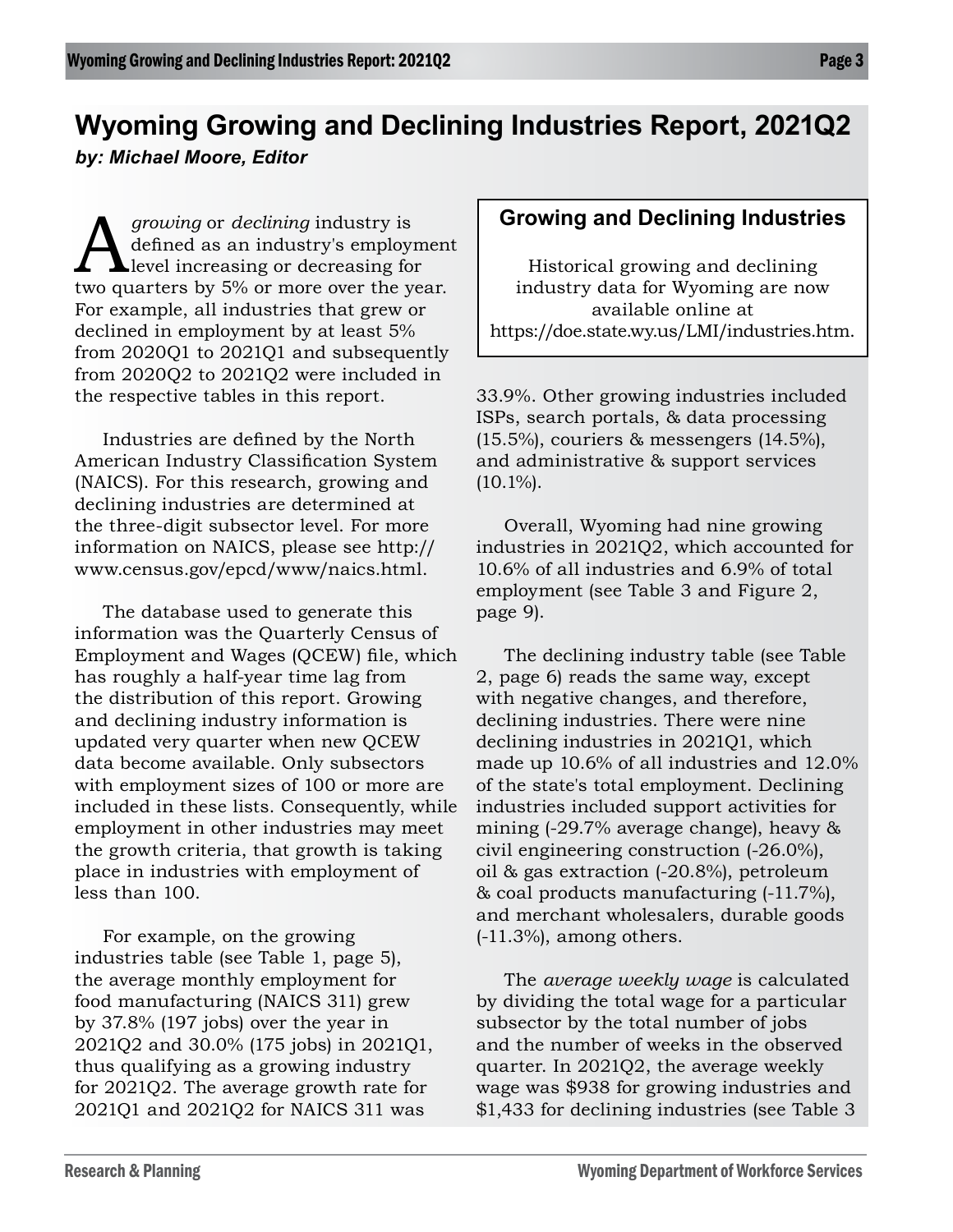and Figure 3, page 7). Overall, the state's average weekly wage was \$984.

During periods of economic expansion, the number of growing industries is much greater than the number of declining industries (see Figure 1). For example, the number of growing industries in Wyoming peaked at 26 in 2006Q3 and 2006Q4, compared to three and five declining industries, respectively.

But during economic dowtnurns, there are far more declining industries than

growing industries. R&P has defined an *economic downturn* as a period of at least two consecutive quarters of over-the-year decrease in average monthly employment and total wages based on data from the QCEW. Over the last 20 years, Wyoming has experienced three periods of economic downturn: 2009Q1-2010Q1, 2015Q2- 2016Q4, and 2020Q2-2021Q1. During the most recent economic downturn, which was driven by the COVID-19 pandemic and declining energy prices, Wyoming had 38 declining industries in 2020Q3 compared to just three growing industries.



**Figure 1: Number of Growing and Declining Industries in Wyoming by Year and Quarter, 2005Q1-2021Q2**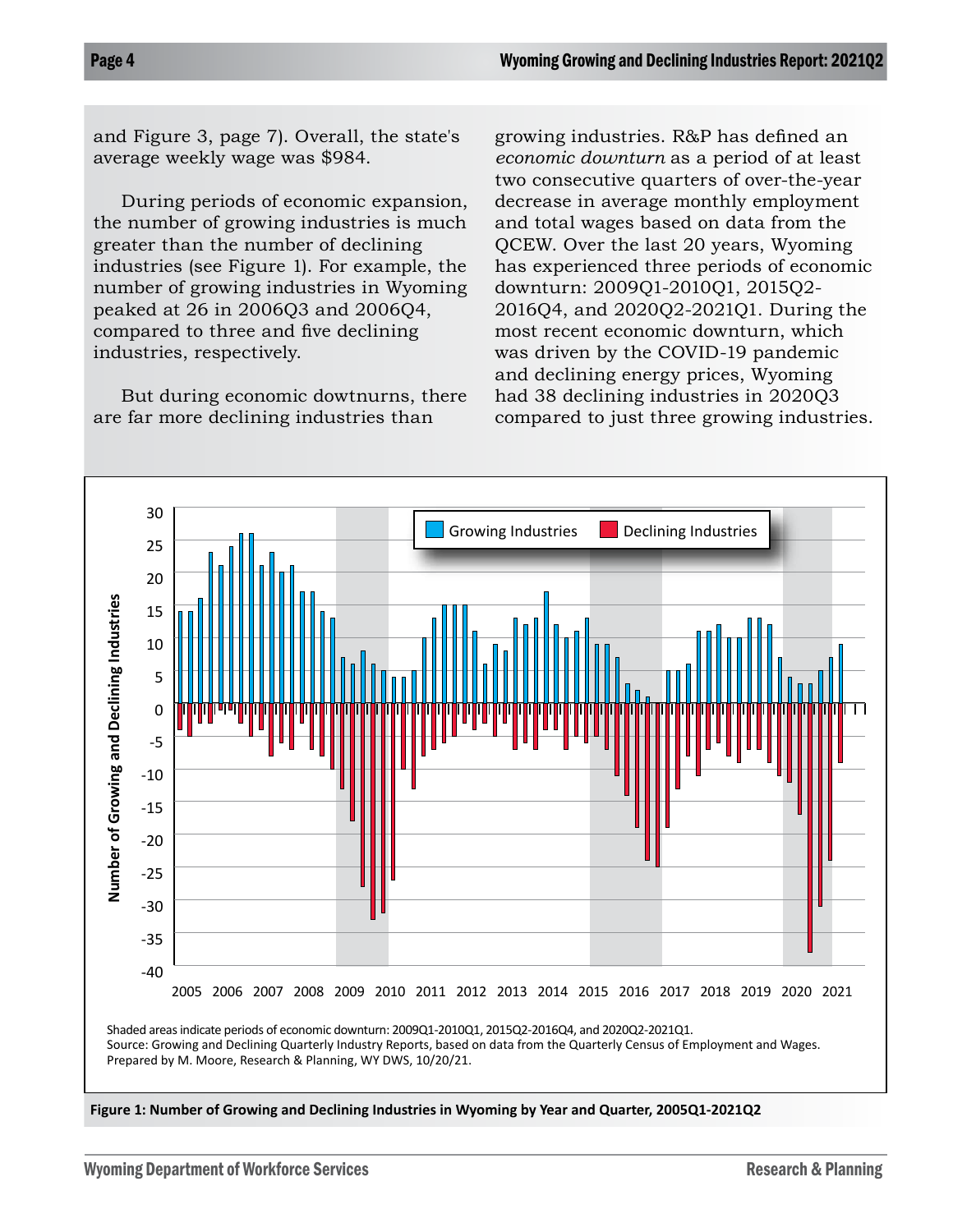| Table 1: Growing Industries Report for Wyoming, Second Quarter 2021 |                                              |                                        |        |                         |      |                                      |                         |       |      |                                     |                                |
|---------------------------------------------------------------------|----------------------------------------------|----------------------------------------|--------|-------------------------|------|--------------------------------------|-------------------------|-------|------|-------------------------------------|--------------------------------|
|                                                                     |                                              | <b>Employment</b><br>(Current Quarter) |        |                         |      | <b>Employment</b><br>(Prior Quarter) |                         |       |      | <b>Growing</b><br><b>Industries</b> |                                |
|                                                                     |                                              |                                        |        | Over-the-Year<br>Change |      |                                      | Over-the-Year<br>Change |       |      |                                     |                                |
| Subsector <sup>a</sup><br>(3-Digit NAICS <sup>b</sup> )             | Sector (2-Digit<br><b>NAICS</b>              | 2021Q2 2020Q2                          |        | N                       | %    |                                      | 2021Q1 2020Q1           | N     | %    | Avg. %<br>Change <sup>c</sup>       | Avg.<br>Weekly<br><b>Waged</b> |
| Construction of<br>Buildings (236)                                  | Construction<br>(23)                         | 4,339                                  | 4,017  | 322                     | 8.0  | 4,097                                | 3,796                   | 301   | 7.9  | 8.0                                 | \$977                          |
| Food<br>Manufacturing<br>(311)                                      | Manufacturing<br>$(31-33)$                   | 718                                    | 521    | 197                     | 37.8 | 759                                  | 584                     | 175   | 30.0 | 33.9                                | \$628                          |
| <b>Wood Product</b><br>Manufacturing<br>(321)                       | Manufacturing<br>$(31-33)$                   | 474                                    | 446    | 28                      | 6.3  | 500                                  | 442                     | 58    | 13.1 | 9.7                                 | \$1,027                        |
| <b>Primary Metal</b><br>Manufacturing<br>(331)                      | Manufacturing<br>$(31-33)$                   | 114                                    | 105    | 9                       | 8.6  | 117                                  | 108                     | 9     | 8.3  | 8.5                                 | \$3,551                        |
| Pipeline<br>Transportation<br>(486)                                 | Transportation<br>& Warehousing<br>$(48-49)$ | 833                                    | 781    | 52                      | 6.7  | 839                                  | 783                     | 56    | 7.2  | 6.9                                 | \$1,796                        |
| Couriers &<br><b>Messengers</b><br>(492)                            | Transportation<br>& Warehousing<br>$(48-49)$ | 1,229                                  | 1,102  | 127                     | 11.5 | 1,360                                | 1,157                   | 203   | 17.5 | 14.5                                | \$1,018                        |
| Warehousing<br>& Storage<br>(493)                                   | Transportation<br>& Warehousing<br>$(48-49)$ | 2,092                                  | 1,925  | 167                     | 8.7  | 2,069                                | 1,926                   | 143   | 7.4  | 8.1                                 | \$852                          |
| ISPs, Search<br>Portals, & Data<br>Processing<br>(518)              | Information<br>(51)                          | 159                                    | 138    | 21                      | 15.2 | 162                                  | 140                     | 22    | 15.7 | 15.5                                | \$1,535                        |
| Administrative<br>& Support<br>Services (561)                       | Administrative<br>& Waste<br>Services (56)   | 8,317                                  | 7,395  | 922                     | 12.5 | 7,481                                | 6,950                   | 531   | 7.6  | 10.1                                | \$816                          |
| <b>Total</b>                                                        | <b>Total</b>                                 | 18,271                                 | 16,428 | 1,843                   | 11.2 | 17,381                               | 15,883                  | 1,498 | 9.4  | 10.3                                | \$938                          |

aIncludes both public and privately owned firms.

bNorth American Industry Classification System.

c The percentage for average change is the employment-weighted average percentage change of the current and prior quarters (employment change current quarter + employment change prior quarter) divided by the employment for the current and prior quarters (employment current quarter + employment prior quarter).

<sup>d</sup>The average weekly wage is calculated by dividing the total wage for the industry group by the total number of jobs for the industry group and the number of weeks in the observed quarter. Please be aware that average weekly wages at the industry group level are suceptible to wage bias due to sample size, occupational distributions, seasonal pay and bonuses, and keying error.

The average weekly wage for all growing industries in 2021Q2 was \$938.

Source: Quarterly Census of Employment and Wages.

Prepared by M. Moore, Research & Planning, WY DWS, 10/20/21.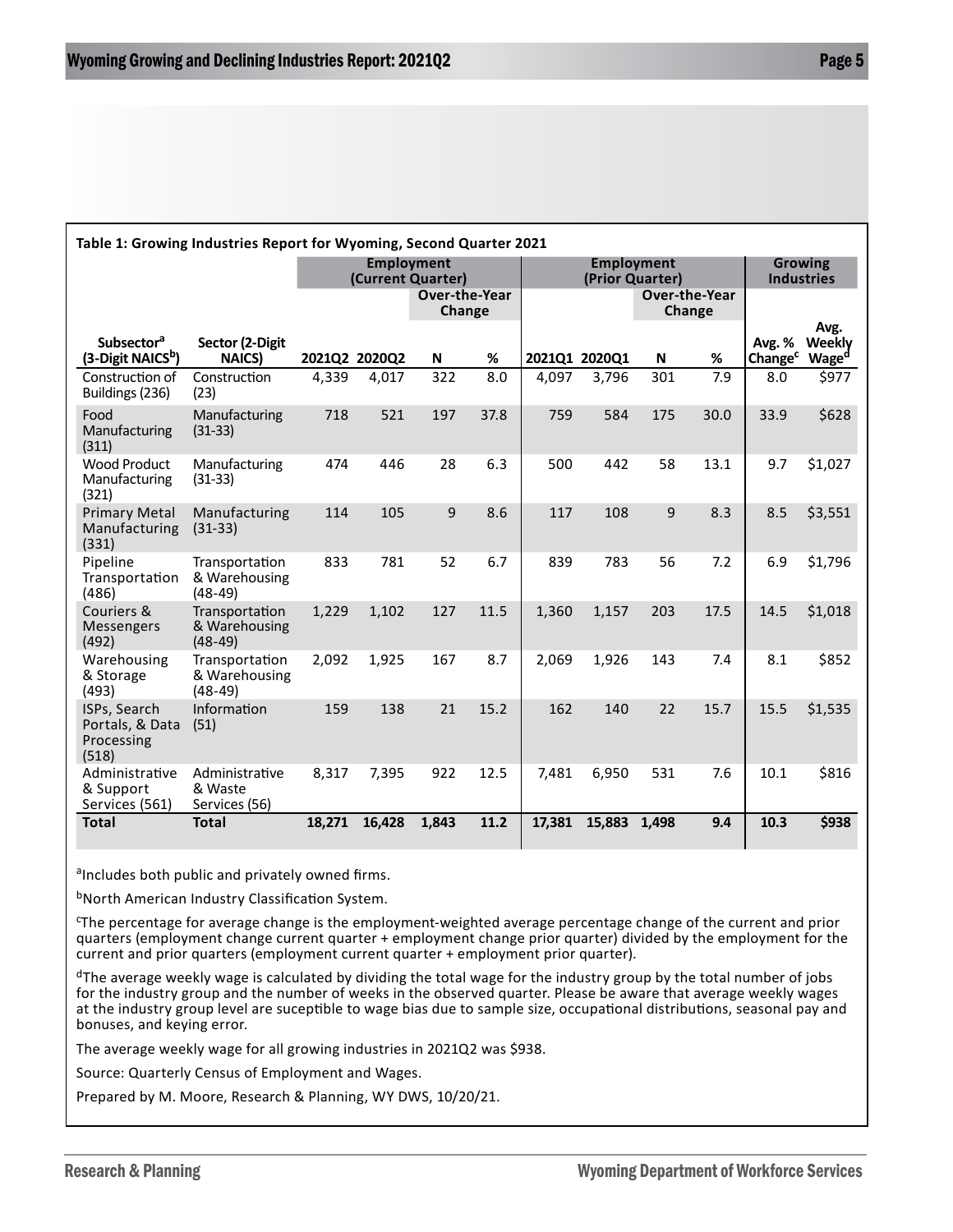| Table 2: Declining Industries Report for Wyoming, Second Quarter 2021 |                                                   |                                        |        |                         |         |                                      |        |          |         |                                       |                                     |
|-----------------------------------------------------------------------|---------------------------------------------------|----------------------------------------|--------|-------------------------|---------|--------------------------------------|--------|----------|---------|---------------------------------------|-------------------------------------|
|                                                                       |                                                   | <b>Employment</b><br>(Current Quarter) |        |                         |         | <b>Employment</b><br>(Prior Quarter) |        |          |         | <b>Declining</b><br><b>Industries</b> |                                     |
|                                                                       |                                                   | <b>Over-the-Year</b><br>Change         |        | Over-the-Year<br>Change |         |                                      |        |          |         |                                       |                                     |
| Subsector <sup>a</sup><br>(3-Digit NAICS <sup>b</sup> )               | Sector (2-Digit<br><b>NAICS)</b>                  | 2021Q2 2020Q2                          |        | N                       | $\%$    | 2021Q1 2020Q1                        |        | N        | %       | Avg. %<br>Change <sup>c</sup>         | Avg.<br>Weekly<br>Wage <sup>a</sup> |
| Oil & Gas<br>Extraction (211)                                         | Mining (21)                                       | 2,205                                  | 2,762  | $-557$                  | $-20.2$ | 2,239                                | 2,851  | $-612$   | $-21.5$ | $-20.8$                               | \$2,068                             |
| Mining, Except<br>Oil & Gas (212)                                     | Mining (21)                                       | 7,063                                  | 7,618  | $-555$                  | $-7.3$  | 7,093                                | 7,907  | $-814$   | $-10.3$ | $-8.8$                                | \$1,860                             |
| Support<br><b>Activities For</b><br>Mining (213)                      | Mining (21)                                       | 5,154                                  | 5,993  | $-839$                  | $-14.0$ | 4,880                                | 8,938  | $-4,058$ | $-45.4$ | $-29.7$                               | \$1,418                             |
| Heavy & Civil<br>Engineering<br>Construction<br>(237)                 | Construction<br>(23)                              | 5,288                                  | 6,280  | $-992$                  | $-15.8$ | 4,052                                | 6,361  | $-2,309$ | $-36.3$ | $-26.0$                               | \$1,327                             |
| Petroleum &<br><b>Coal Products</b><br>Manufacturing<br>(324)         | Manufacturing<br>$(31-33)$                        | 1,147                                  | 1,314  | $-167$                  | $-12.7$ | 1,188                                | 1,330  | $-142$   | $-10.7$ | $-11.7$                               | \$2,171                             |
| Merchant<br>Wholesalers,<br>Durable Goods<br>(423)                    | Wholesale<br>Trade (42)                           | 4,514                                  | 4.868  | $-354$                  | $-7.3$  | 4,432                                | 5,240  | $-808$   | $-15.4$ | $-11.3$                               | \$1,317                             |
| Support<br>Activities for<br>Transportation<br>(488)                  | Transportation<br>& Warehousing<br>$(48-49)$      | 1,631                                  | 1,724  | $-93$                   | $-5.4$  | 1,627                                | 1,721  | $-94$    | $-5.5$  | $-5.4$                                | \$1,100                             |
| Broadcasting,<br><b>Except Internet</b><br>(515)                      | Information (51)                                  | 315                                    | 334    | $-19$                   | $-5.7$  | 311                                  | 360    | $-49$    | $-13.6$ | $-9.6$                                | \$709                               |
| Nursing &<br><b>Residential Care</b><br>Facilities (623)              | <b>Health Care</b><br>& Social<br>Assistance (62) | 4,738                                  | 5,169  | $-431$                  | $-8.3$  | 4,953                                | 5,255  | $-302$   | $-5.7$  | $-7.0$                                | \$726                               |
| <b>Total</b>                                                          | <b>Total</b>                                      | 32,052                                 | 36,059 | $-4,007$                | $-11.1$ | 30,773                               | 39,961 | $-9,188$ | $-23.0$ | $-17.1$                               | \$1,433                             |

aIncludes both public and privately owned firms.

bNorth American Industry Classification System.

<sup>c</sup>The percentage for average change is the employment-weighted average percentage change of the current and prior quarters (employment change current quarter + employment change prior quarter) divided by the employment for the current and prior quarters (employment current quarter + employment prior quarter).

 $^{\text{d}}$ The average weekly wage is calculated by dividing the total wage for the industry group by the total number of jobs for the industry group and the number of weeks in the observed quarter. Please be aware that average weekly wages at the industry group level are suceptible to wage bias due to sample size, occupational distributions, seasonal pay and bonuses, and keying error.

The average weekly wage for all declining industries in 2021Q1 was \$1,433.

Source: Quarterly Census of Employment and Wages.

Prepared by M. Moore, Research & Planning, WY DWS, 10/20/21.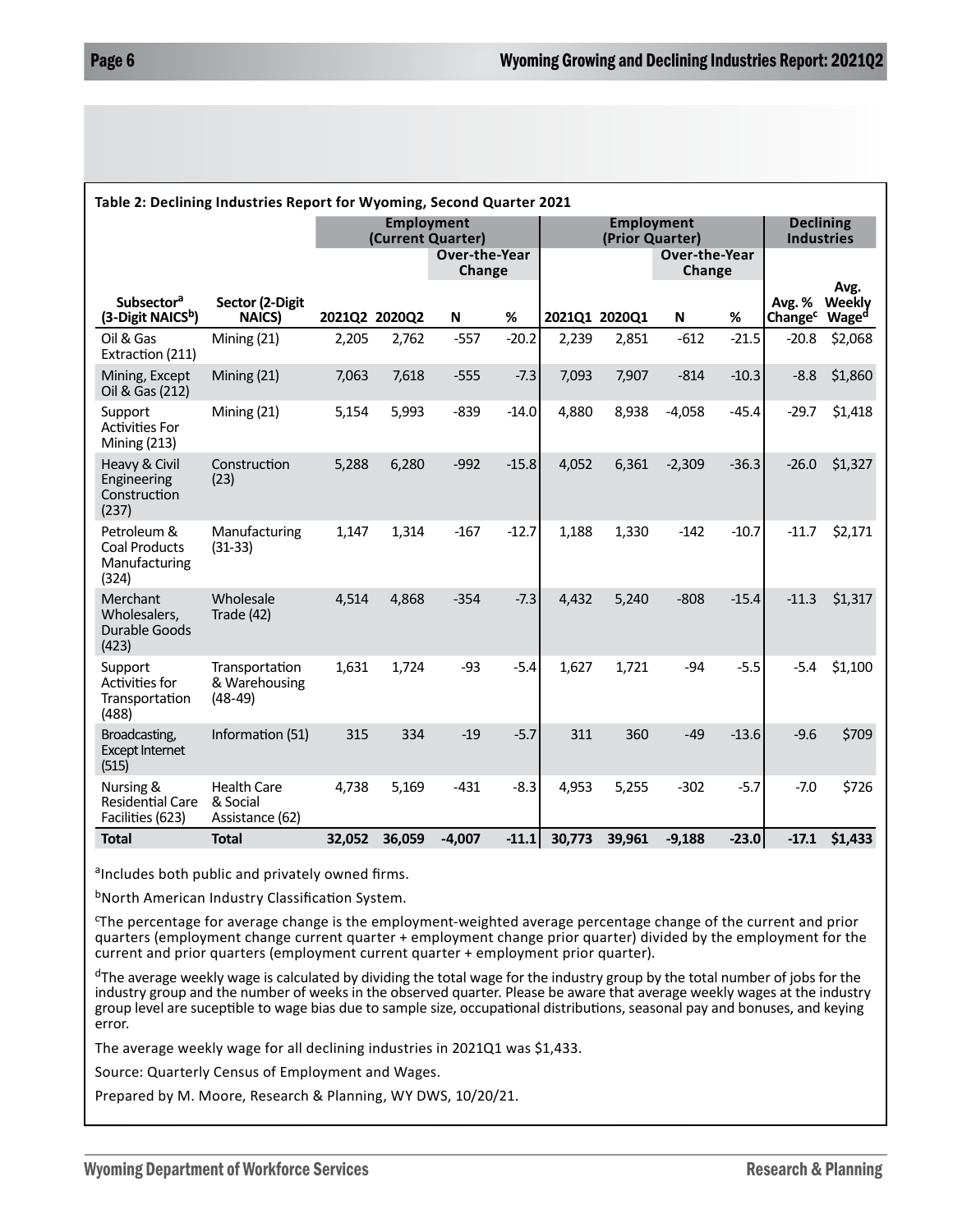

**Figure 1: Distribution of Growing and Declining Industries (NAICS 3-Digit Subsector) in Wyoming, 2021Q2**

| Table 3: Distribution of Sectors and Employment by<br>Growing/Declining Status in Wyoming, 2021Q2 |    |                                      |            |                   |         |  |  |  |  |
|---------------------------------------------------------------------------------------------------|----|--------------------------------------|------------|-------------------|---------|--|--|--|--|
|                                                                                                   |    | <b>Subsectors</b><br>(3-Digit NAICS) | Employment |                   |         |  |  |  |  |
|                                                                                                   |    |                                      |            | Average<br>Weekly |         |  |  |  |  |
| <b>Status</b>                                                                                     | N  | ℅                                    | N          | %                 | Wage    |  |  |  |  |
| Growing                                                                                           | 9  | 10.6                                 | 18,275     | 6.9               | \$938   |  |  |  |  |
| Declining                                                                                         | 9  | 10.6                                 | 32,055     | 12.0              | \$1,433 |  |  |  |  |
| Stable                                                                                            | 67 | 78.8                                 | 215,745    | 81.1              | \$921   |  |  |  |  |
| Total                                                                                             | 85 | 100.0                                | 266,075    | 100.0             | \$984   |  |  |  |  |

Source: Quarterly Census of Employment and Wages. Prepared by M. Moore, Research & Planning, WY DWS, 10/20/21.



**Figure 2: Average Weekly Wage of Growing and Declining Industries in Wyoming, 2021Q2**